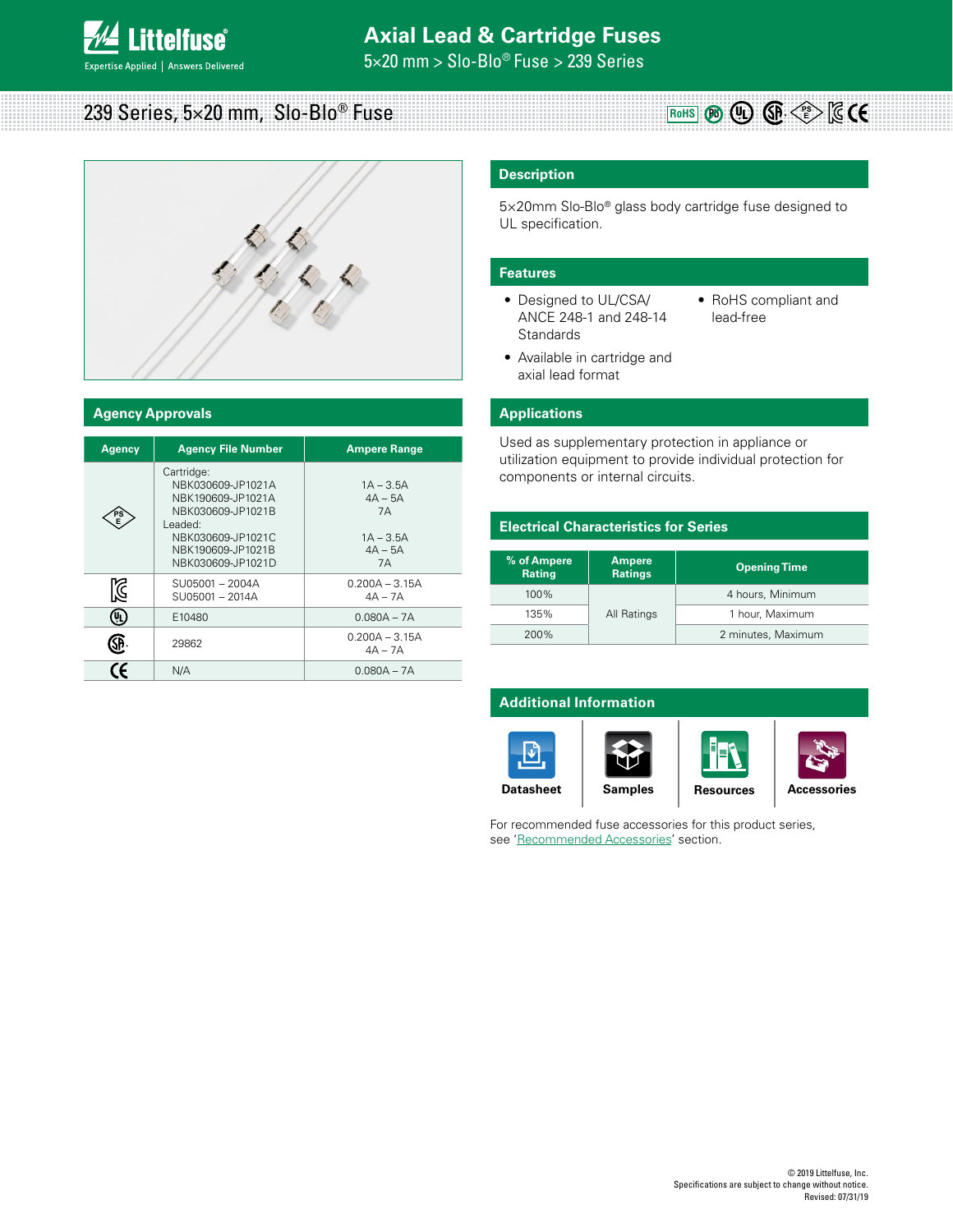

# **Axial Lead & Cartridge Fuses**

5×20 mm > Slo-Blo® Fuse > 239 Series

### **Electrical Characteristic Specification by Item**

|                 | <b>Amp Rating</b> | <b>Voltage</b> | Interrupting   | <b>Nominal Cold</b><br><b>Resistance</b><br>(Ohms) | <b>Nominal Melting</b><br>I <sup>2</sup> t (A <sup>2</sup> sec) | <b>Agency Approvals</b>   |                           |          |             |                           |
|-----------------|-------------------|----------------|----------------|----------------------------------------------------|-----------------------------------------------------------------|---------------------------|---------------------------|----------|-------------|---------------------------|
| <b>Amp Code</b> | (A)               | Rating<br>(V)  | <b>Rating</b>  |                                                    |                                                                 | (U)                       | GP.                       | FS<br>E  | <b>S</b>    | $\mathsf{C}\mathsf{C}$    |
| .080            | 0.08              | 250            |                | 28.1750                                            | 0.02500                                                         | $\times$                  |                           |          |             | $\boldsymbol{\times}$     |
| .100            | 0.1               | 250            |                | 17.3425                                            | 0.05500                                                         | $\mathsf X$               |                           |          |             | $\times$                  |
| .125            | 0.125             | 250            |                | 11,6000                                            | 0.08500                                                         | $\times$                  |                           |          |             | $\times$                  |
| .150            | 0.15              | 250            |                | 8.1000                                             | 0.13000                                                         | $\boldsymbol{\mathsf{X}}$ |                           |          |             | X                         |
| .200            | 0.2               | 250            |                | 3.8725                                             | 0.16500                                                         | $\times$                  | $\times$                  |          | $\times$    | $\times$                  |
| .250            | 0.25              | 250            |                | 3.0700                                             | 0.34000                                                         | $\boldsymbol{\mathsf{X}}$ | $\mathsf X$               |          | X           | $\times$                  |
| .300            | 0.3               | 250            | 35A @ 250 VAC  | 2.3000                                             | 0.61500                                                         | $\boldsymbol{\mathsf{X}}$ | $\mathsf X$               |          | $\mathsf X$ | $\boldsymbol{\times}$     |
| .400            | 0.4               | 250            | 10kA @ 125 VAC | 1.4750                                             | 2.02000                                                         | $\times$                  | $\times$                  |          | $\times$    | $\times$                  |
| .500            | 0.5               | 250            |                | 0.9090                                             | 1.98500                                                         | $\times$                  | X                         |          | $\times$    | $\boldsymbol{\mathsf{X}}$ |
| .600            | 0.6               | 250            |                | 0.6990                                             | 2.41500                                                         | $\times$                  | X                         |          | X           | $\times$                  |
| .700            | 0.7               | 250            |                | 0.5375                                             | 4.12000                                                         | $\mathsf X$               | X                         |          | X           | $\times$                  |
| .750            | 0.75              | 250            |                | 0.4710                                             | 5.42500                                                         | X                         | X                         |          | X           | $\times$                  |
| .800            | 0.8               | 250            |                | 0.4155                                             | 7.56500                                                         | $\boldsymbol{\mathsf{X}}$ | $\mathsf X$               |          | $\times$    | $\boldsymbol{\mathsf{X}}$ |
| 001.            | $\mathbf{1}$      | 250            |                | 0.2965                                             | 11.29500                                                        | $\times$                  | $\times$                  | X        | $\times$    | $\times$                  |
| 1.25            | 1.25              | 250            |                | 0.1980                                             | 19.52500                                                        | $\times$                  | $\times$                  | $\times$ | $\times$    | $\times$                  |
| 01.6            | 1.6               | 250            |                | 0.1205                                             | 30.43000                                                        | $\times$                  | $\times$                  | X        | $\times$    | $\times$                  |
| 002.            | $\overline{2}$    | 250            |                | 0.0943                                             | 50.58500                                                        | $\boldsymbol{\mathsf{X}}$ | X                         | X        | $\times$    | $\times$                  |
| 02.5            | 2.5               | 250            | 10kA @ 125 VAC | 0.0583                                             | 79.70500                                                        | X                         | $\times$                  | X        | $\times$    | $\times$                  |
| 003.            | 3                 | 250            | 100A @ 250 VAC | 0.04877                                            | 129.51000                                                       | $\times$                  | $\times$                  | X        | $\times$    | $\times$                  |
| 3.15            | 3.15              | 250            |                | 0.0414                                             | 128.05000                                                       | $\boldsymbol{\mathsf{X}}$ | X                         | X        | X           | $\boldsymbol{\mathsf{X}}$ |
| 03.2            | 3.2               | 250            |                | 0.0385                                             | 128.05000                                                       | $\times$                  |                           | X        |             | $\times$                  |
| 03.5            | 3.5               | 250            |                | 0.0370                                             | 128.05000                                                       | $\boldsymbol{\mathsf{X}}$ |                           | X        |             | $\times$                  |
| 004.            | $\overline{4}$    | 125            |                | 0.0312                                             | 270.703                                                         | $\times$                  | $\times$                  | X        | $\times$    | $\times$                  |
| 005.            | 5                 | 125            | 10kA @ 125 VAC | 0.0199                                             | 302.836                                                         | X                         | $\boldsymbol{\mathsf{X}}$ | X        | X           | $\boldsymbol{\mathsf{X}}$ |
| 007.            | $\overline{7}$    | 125            |                | 0.0114                                             | 305.758                                                         | $\boldsymbol{\mathsf{X}}$ | $\times$                  | X        | $\times$    | $\times$                  |

# **Temperature Re-rating Curve Average Time Current Curves**





Rerating depicted in this curve is in addition to the standard derating of 25% for continuous operation.

**Note:**

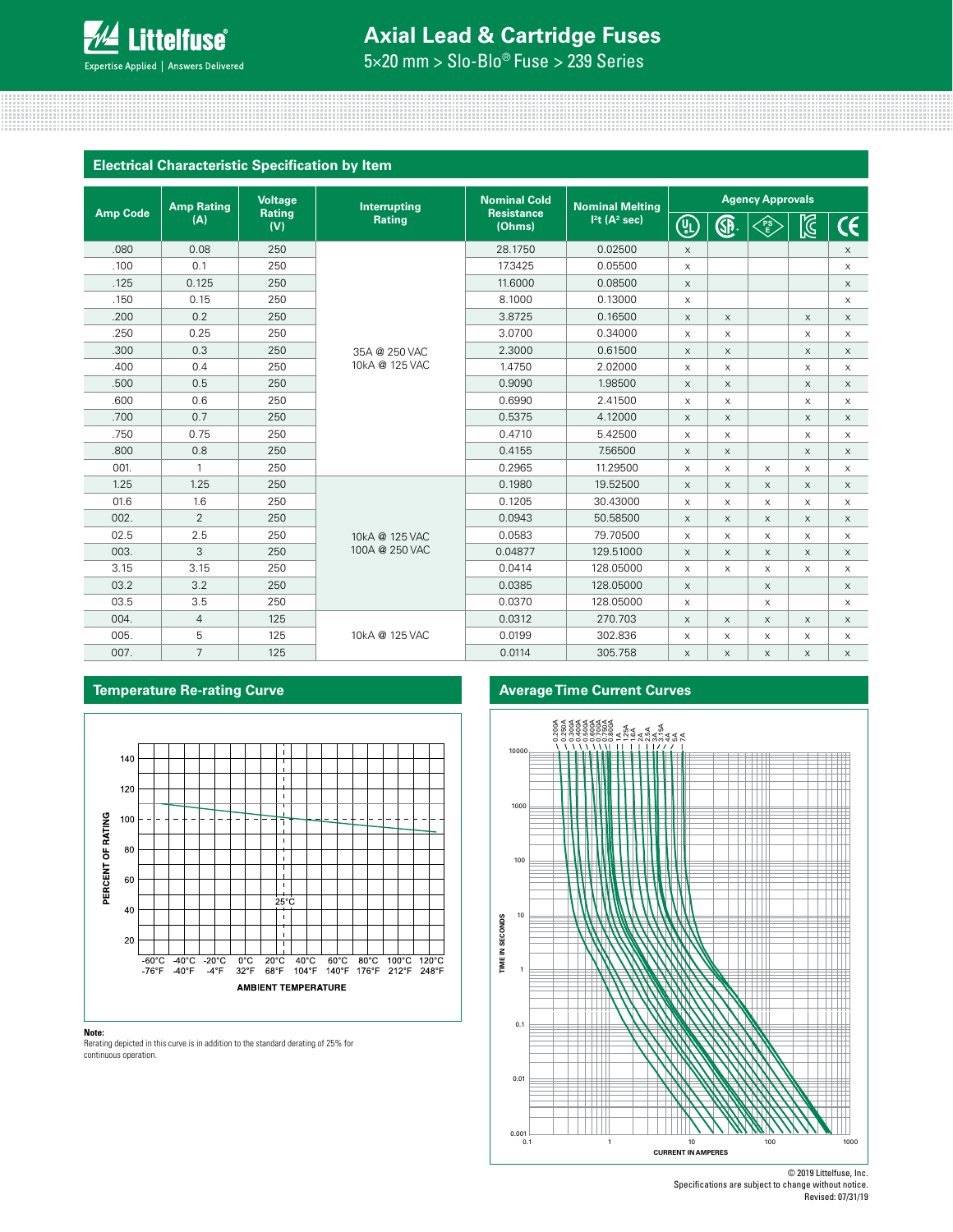

# **Axial Lead & Cartridge Fuses**

5×20 mm > Slo-Blo® Fuse > 239 Series

# **Soldering Parameters - Wave Soldering**



#### **Recommended Process Parameters:**

| <b>Wave Parameter</b>                                | <b>Lead-Free Recommendation</b>   |
|------------------------------------------------------|-----------------------------------|
| Preheat: (Depends on Flux<br>Activation Temperature) | (Typical Industry Recommendation) |
| Temperature Minimum:                                 | $100^{\circ}$ C                   |
| Temperature Maximum:                                 | $150^{\circ}$ C                   |
| Preheat Time:                                        | 60-180 seconds                    |
| Solder Pot Temperature:                              | 260°C Maximum                     |
| Solder Dwell Time:                                   | 2-5 seconds                       |

## **Recommended Hand-Solder Parameters:**

Solder Iron Temperature: 350°C +/- 5°C

Heating Time: 5 seconds max.

**Note: These devices are not recommended for IR or Convection Reflow process.**

## **Product Characteristics**

| Materials                | Body: Glass<br>Cap: Nickel-plated brass<br>Leads: Tin-plated Copper                         |
|--------------------------|---------------------------------------------------------------------------------------------|
| <b>Terminal Strength</b> | MIL-STD-202, Method 211,<br><b>Test Condition A</b>                                         |
| Solderability            | MIL-STD-202 Method 208                                                                      |
| <b>Product Marking</b>   | Cap 1: Brand logo, current and voltage rating<br>Cap 2: Series and agency approval markings |

| <b>Operating</b><br><b>Temperature</b> | $-55^{\circ}$ C to $+125^{\circ}$ C                                                                |
|----------------------------------------|----------------------------------------------------------------------------------------------------|
| <b>Thermal Shock</b>                   | MIL-STD-202, Method 107, Test Condition B: (5 cycles<br>$-65^{\circ}$ C to $+125^{\circ}$ C)       |
| <b>Vibration</b>                       | MIL-STD-202, Method 201                                                                            |
| <b>Humidity</b>                        | MIL-STD-202, Method 103, Test Condition A. high RH<br>(95%) and elevated temp (40°C) for 240 hours |
| <b>Salt Spray</b>                      | MIL-STD-202, Method 101, Test Condition B                                                          |